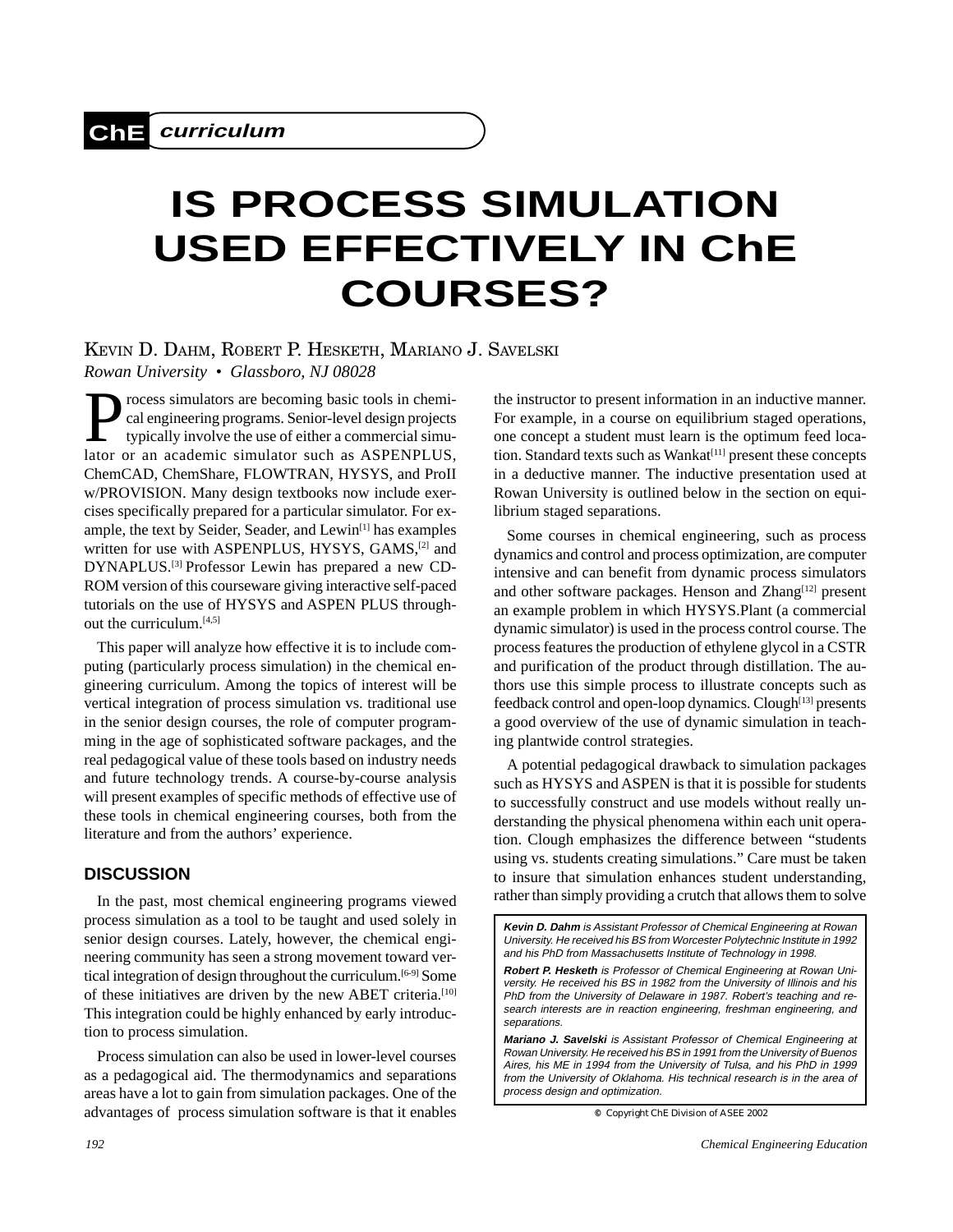problems with only a surface understanding of the processes they are modeling. This concern about process simulators motivated development of the phenomenological modeling package ModelLA.<sup>[14]</sup> This package allows the user to declare what physical and chemical phenomena are operative in a process or part of a process. Examples include choosing a specific model for the finite rate of interphase transport or the species behavior of multiphase equilibrium situations. One uses engineering science in a user-selected hierarchical sequence of modeling decisions. The focus is on physical and chemical phenomena, and equations are derived by the software.

Despite these concerns, the survey results discussed in the next section indicate that HYSYS, ASPEN, and ProII remain the primary simulation packages currently in use.

# **SURVEY: COMPUTER USE IN CHEMICAL PROCESS SIMULATION**

In 1996, CACHE conducted a study discussing the role of computers in chemical engineering education and practice. The study surveyed both faculty members and practicing engineers, but little emphasis was placed on the specific use of process simulation. To fill this gap and obtain up-to-date results, a survey on computer use in the chemical engineering curriculum was distributed to U.S. chemical engineering department heads in the spring of 2001. It addressed how extensively simulation software is used in the curriculum, as well as motivation for its use. The use of mathematical software and computer programming was also examined. A total of 84 responses was received, making the response rate approximately 48%. Tables 1-7 summarize the results. The wording of questions and responses in the tables is taken verbatim from the survey. The survey also provided a space for written comments and some of these are presented throughout this paper.

In a 1996 publication that discussed the results of the

CACHE survey, Kantor and Edgar<sup>[15]</sup> observed that computing was generally accepted as an integral component of teaching design, but that it had not significantly permeated the rest of the curriculum. The survey results suggest that this perception is outdated. Table 1 shows that only 20% of departments reported that process simulation software is used exclusively in the design course, and Tables 2 and 3 show that it is particularly prevalent in the teaching of equilibrium staged separations, process control, and thermodynamics. It must be noted, however, that the survey did not ask respondents to quantify the extent of use; a "yes" response could indicate as little as a single exercise conducted using a simulator.

Table 1 also indicates that over one-fourth of the responding departments felt that their faculty have "an overall, uniformly applied strategy for teaching simulation to their students that starts early in the program and continues in subsequent courses." Many other respondents acknowledged the merit of such a plan but cited interpersonal obstacles, with comments such as

*With each faculty member having their own pet piece of software, it's tough to come to a consensus. Not many faculty use ASPEN in their courses because they haven't learned it, think it will take too much time to learn, and aren't motivated to do so.*

*I would like to see the use of flowsheet simulators expanded to other courses in our curriculum but haven't been able to talk anybody else into it yet.*

At Rowan University, the incorporation of mini-modules (described further in the next section) into sophomore-andjunior-level courses has proved to be an effective solution to this problem. They require only limited knowledge of the simulation package on the part of the instructor because they employ models that contain only a single unit operation.

Table 4 (next page) summarizes the responses to a question on motivation for using simulation software. Four op-

|                                                                                                                                                                                                      |                |                                                                                                                                                                            | tions were given, and the respondent                                                                                                                                                                |
|------------------------------------------------------------------------------------------------------------------------------------------------------------------------------------------------------|----------------|----------------------------------------------------------------------------------------------------------------------------------------------------------------------------|-----------------------------------------------------------------------------------------------------------------------------------------------------------------------------------------------------|
| <b>TABLE 1</b><br><b>Responses to:</b><br>"Which of these best describes your department's use<br>of process simulation software?"                                                                   |                | <b>TABLE 2</b><br><b>Responses to:</b><br>"Please indicate the courses in<br>which professors require the use<br>of steady-state chemical process<br>simulation programs." | was asked to check all that apply. The<br>most common choice was "It's a tool<br>that graduating chemical engineers<br>should be familiar with, and is thus<br>taught for its own sake." A total of |
| <b>Response</b><br>$\blacksquare$ The faculty has an overall, uniformly applied strategy for<br>teaching simulation to their students that starts early in the                                       | $%$ Yes<br>27% | % Yes<br>Course<br>94%<br>$\Box$ Design I and/or II                                                                                                                        | 83% of the respondents selected this<br>option, and in 15% of the responses it<br>was the <i>only</i> one chosen.                                                                                   |
| program and continues in subsequent courses.<br>There is some coordination between individual faculty<br>П.<br>members, but the department as a whole has not<br>adopted a curriculum-wide strategy. | 35%            | 4%<br><b>Process Safety</b><br>Process Dynamics and Control<br>10%<br>П<br>Unit Operations<br>31%<br>◨                                                                     | <b>TABLE 3</b><br><b>Responses to:</b><br>"Please indicate the courses in                                                                                                                           |
| $\blacksquare$ Several instructors use it at their discretion, but there<br>is little or no coordination.<br>Only the design instructor requires the use of chemical                                 | 18%            | <b>Equilibrium Staged Separations</b><br>57%<br>$\blacksquare$ Chemical Reaction Engineering<br>19%<br>ChE Thermodynamics<br>36%<br>ш                                      | which professors require the use<br>of dynamic chemical process<br>simulation programs."                                                                                                            |
| process simulation software.<br>$\blacksquare$ No professor currently requires simulation in under-<br>graduate courses.                                                                             | 20%<br>1%      | <b>Fluid Mechanics</b><br>7%<br>П<br>Course<br><b>Heat Transfer</b><br>13%<br>Ш<br><b>Chemical Principles</b><br>29%<br>◨                                                  | $%$ Yes<br>$\Box$ Design I and/or II<br>12%<br><b>Process Dynamics and Control</b><br>52%                                                                                                           |
|                                                                                                                                                                                                      |                |                                                                                                                                                                            |                                                                                                                                                                                                     |

| taught for its own sake." A total of   |
|----------------------------------------|
| 83% of the respondents selected this   |
| option, and in 15% of the responses it |
| was the <i>only</i> one chosen.        |
| <b>TABLE 3</b>                         |
| <b>Responses to:</b>                   |
|                                        |
| "Please indicate the courses in        |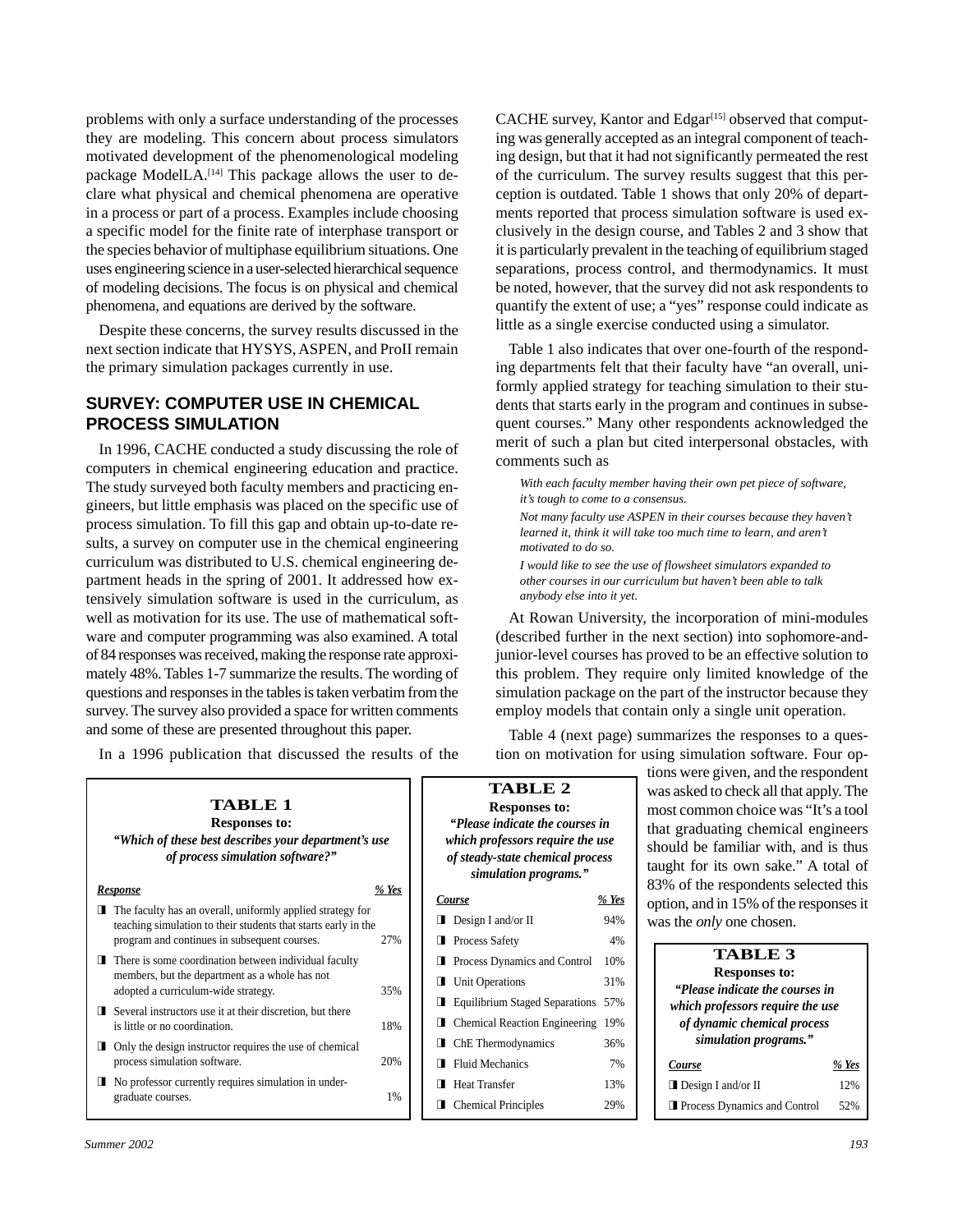In their 1996 study of computer skills in chemical engineering, Kantor and Edgar<sup>[14]</sup> analyzed survey results from both faculty and practicing engineers, finding that faculty tended to drastically underestimate time spent at the computer by practicing engineers in industry. The main software tools they used, however, did not include simulators; they were spreadsheets (74%), graphics presentation packages (80%), database systems (70%), and electronic communications (89%). Indeed, many engineers will not even have access to process simulators.

Our department collaborates with many small companies and has found that they use self-made Excel macros to solve problems that are readily solved with commercial simulators, simply because they cannot afford the software. These observations certainly do not invalidate the opinion that process simulation software is "a tool that graduating chemical engineers should be familiar with." They do, however, suggest that a department would do well to examine how much time it is spending on activities designed to familiarize the student with simulation software while serving no other purpose.

Another finding presented in the 1996 study by Kantor and Edgar was that computer programming (in languages such as FORTRAN, C, or PASCAL) is not a vital skill for chemical engineers in industry. Indeed, "many companies explicitly tell their engineers *not* to write software because of the difficulty of maintaining such programs written by individuals." Courses on computer programming appear to remain a staple of undergraduate programs. Table 5 shows that 83% of the respondents require a computer-programming course (taught by either computer science or engineering faculty) and 45% require programming in "several" subsequent courses. There is a shift away from teaching traditional computer programming, however. A total of 17% of the respondents indicated that their curriculum no longer contains computer programming at all, with a number of them mentioning that programming had been recently phased out. Many other respondents indicated that the programming present in their curriculum does not employ traditional languages such as C or FORTRAN, but instead uses higher-level programming environments such as Maple. Example comments are

*Our situation is that we teach a course that introduces students to Excel and Maple. Maple is the programming tool. They are not required to program thereafter, but many of them choose to do so in later courses. We dropped our programming course last year, because simulation packages (as well as general equation solvers, spreadsheets, etc.) were becoming so powerful that it was becoming much less important to know how to program and more important to know how to configure/use existing packages. Our undergraduate students no longer take a computer programming course, per se. Instead, they learn and make extensive use of packaged software (*e.g., *Matlab) in an integrated freshman sequence on engineering analysis. Subsequent classes draw upon this experience.*

This is a trend that may well continue to grow. The CACHE survey indicates that 5% of respondents said it "is not important" to teach computer programming to undergrads, and 57% thought it was "becoming less important." In addition, the current ABET Chemical Engineering criteria<sup>[16]</sup> requires that graduates have a knowledge of "appropriate modern experimental and computing techniques" but does not specifically mention programming as it did in the past.

Two respondents identify one potential drawback to this shift away from traditional computer programming. They emphasize the importance of the logic and problem-solving skills that programming experience stimulates, even if the ability to program in itself is unnecessary for chemical engineers. The specific comments were

*We dropped our programming course a number of years ago as the capabilities of the various software packages increased to the point where programming input from the user became insignificant. We're now seeing a drop in the logical approach to problem solving in our students that we feel is related to this lack of exposure to programming. As the software becomes more powerful, however, hit-or-miss or brute-force techniques work so is there really a need for a more reasoned approach to problem solving?*

*Although programming languages (FORTRAN) are in some disfavor at present and probably will pass from the scene, I find that students develop an increased ability for the logic of solutions and of thinking about problems when they learn a language... I find that students can use programs such as POLYMATH, etc. with a great deal more understanding and efficiency once they have learned a language.*

The chemical engineering community thus may have a use for teaching tools and techniques that challenge students to think logically and develop algorithms without necessarily taking the time to learn a full programming language. One option is template-based programming as developed by Silverstein.<sup>[17]</sup>

# **TABLE 4**

**Responses to:** *"Which of the following best describes your motivation to use simulation packages? Please check all that apply."*

| <b>Response</b>                                                                | % Yes |
|--------------------------------------------------------------------------------|-------|
| $\blacksquare$ It helps to illustrate essential chemical engineering concepts. | 64%   |
| $\blacksquare$ It makes numerical computations less time consuming.            | 70%   |
| $\blacksquare$ The modernity is good for attracting and retaining students.    |       |
| $\blacksquare$ It's a tool that graduating chemical engineers should be        |       |
| familiar with, and is thus taught for its own sake.                            | 83%   |

#### **TABLE 5 Responses to:**

*"Which of the following best describes your department's use of computer programming languages?"*

#### *Response % Yes*

- One required course taught by computer science and no programming required in subsequent chemical engineering courses. 13% One required course taught by chemical engineering and no programming required in subsequent chemical engineering courses. 11% After students take the required programming course, they are required to program in one subsequent ChE course. 7%
- After students take the required programming course, they are required to program in several subsequent ChE courses. 45%
- Students are required to program in upper level chemical engineering courses without having taken a formal programming course. 8%
- **None of the above selected.** 16%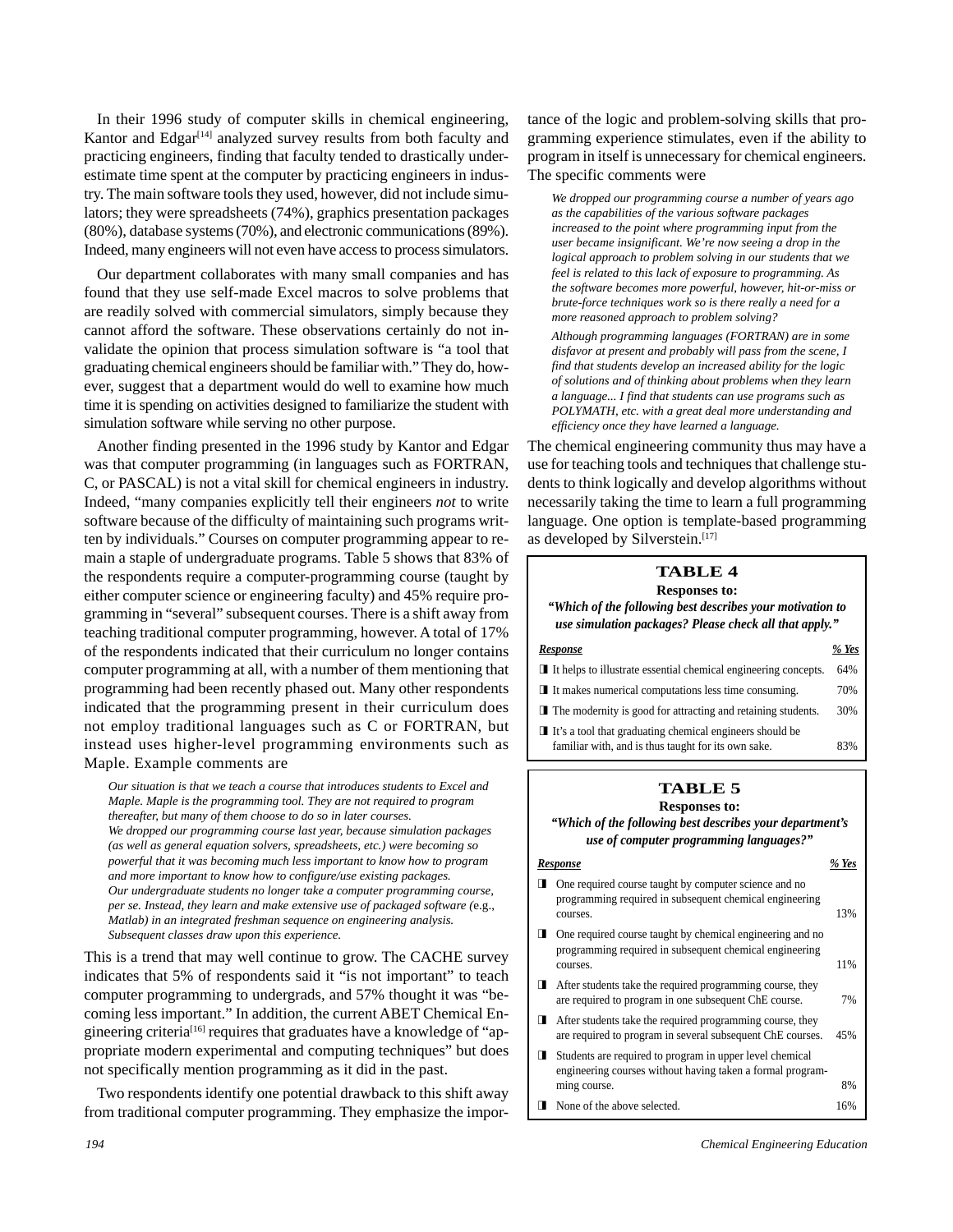# **EXAMPLES OF CHEMICAL PROCESS SIMULATORS IN CHEMICAL ENGINEERING**

In this section of the paper we give some practical ideas on how to effectively implement chemical process simulators into courses other than the capstone design course.

## **Freshman Engineering**

At Rowan University, an inductive approach has been used to introduce freshmen and sophomores to chemical process simulators. The methodology used was

- ® Show the students a heat exchanger. This can be either a laboratory unit or part of a cogeneration plant.<sup>[18]</sup> The students are asked to record their observations of fluid flowrate and temperatures.
- ® Next, have the students start a process simulator and put these experimental results into a simple heat-exchange unit operation of a process simulator to determine the heat duty.
- ® Finally, have the students conduct an energy balance by hand on the system. In this manner the students have first seen the equipment and then modeled it using a simulator on hand calculations. This helps to familiarize them with what a simulator actually does and what sort of problem can be tackled with simulation.

## **Chemical Principles or Stoichiometry**

In many programs with vertical integration of design throughout the curriculum, the design project starts in this typically sophomore-level course. Many project examples can be found in the literature. Bailie, *et al.*, <sup>[19]</sup> proposed a design experience for the sophomore and junior years. In the first semester of the sophomore year, the students are given a single chemical design project, and they focus on material balances and simple economic evaluations such as raw material cost and the products' selling prices. Throughout the sequence, the students must apply newly acquired knowledge to improve and optimize the process. The ultimate goal is to produce a fully sized and optimized design, including the analy-

| TABLE 6<br><b>Responses to:</b><br>"Indicate the mathematical<br>applications software required<br>of chemical engineering<br>undergraduates.<br>Check all that apply." |       | <b>TABLE 7</b><br><b>Responses to:</b><br>"Please indicate all<br><i>applicable steady-state</i><br><b>Chemical Process Simula-</b><br>tion programs currently<br>being used in your |       |
|-------------------------------------------------------------------------------------------------------------------------------------------------------------------------|-------|--------------------------------------------------------------------------------------------------------------------------------------------------------------------------------------|-------|
| <b>Response</b>                                                                                                                                                         | % Yes | department's undergraduate                                                                                                                                                           |       |
| POLYMATH <sup>40</sup>                                                                                                                                                  | 37%   | courses. Check all that                                                                                                                                                              |       |
| <b>MATLAB</b>                                                                                                                                                           | 65%   | apply."                                                                                                                                                                              |       |
| Maple<br>п.                                                                                                                                                             | 24%   | <u>Response</u>                                                                                                                                                                      | % Yes |
| MathCAD                                                                                                                                                                 | 37%   | <b>ProII/Provision</b>                                                                                                                                                               | 12%   |
| EZ-Solve                                                                                                                                                                | 5%    | <b>HYSYS</b> or Hysim                                                                                                                                                                | 32%   |
| Spreadsheets                                                                                                                                                            | 82%   | <b>Aspen Plus</b>                                                                                                                                                                    | 45%   |
| Mathematica                                                                                                                                                             | 13%   | $\blacksquare$ ChemCAD                                                                                                                                                               | 32%   |
| Other                                                                                                                                                                   | 15%   | Other                                                                                                                                                                                | 13%   |

sis of the capital and operating costs by the end of the junior year. This approach is comparable to problem-based learning.<sup>[20]</sup> There have been other contributions to this vertical approach.<sup>[21-</sup>  $23$ ] In the above work it is unclear how process simulators are being used and it is not mentioned if the simulators are used in the early stages of integration. Process simulators certainly can be used for such problems, however, since they provide an efficient way to evaluate many variations on a single design concept.

## **Chemical Principles—Energy Balances**

In Felder and Rousseau<sup>[24]</sup> (a standard text for this course), the chapter on multiphase systems introduces the concepts of bubble and dew points. An inductive method of teaching these concepts is to start with an experiment on a binary system, using a 1L distillation unit or an interactive computer module<sup>[25]</sup> with a visual examination of the bubble and dewpoint. These methods result in the students examing their data by using a binary T-x-y diagram. The next step is to use the process simulator to predict bubble and dewpoints for binary and multicomponent systems. In using HYSYS, the dewpoint temperature is automatically calculated after specifying the vapor fraction as 1.0 (dewpoint), the compositions, and pressure in a single stream. The calculations for multicomponent systems are usually reserved for an equilibrium staged operations course.

In new editions of many textbooks for the chemical process principles course there are chapters on process simulation.[24-26] They give examples with solutions done by calculators, Excel spreadsheets, and FORTRAN. This gives the students an excellent reference on how a system of equations is used by chemical process simulators. In section 10.4 of Felder & Rousseau, commercial process-simulation packages are discussed, but no examples are given. The last problem in the chapter suggests, however, that any of the other fourteen homework problems could be solved by a chemical process simulator. This could be another starting point for introducing commercial process simulators in this course.

## **Equilibrium Staged Operations**

In teaching distillation, the standard modeling approach is to use the McCabe-Thiele graphical method. This is an excellent tool for introducing students to binary distillation problems. Before extensive use of the computer became feasible, the next step was to add the energy balance and use the Ponchon-Savarit method. Many professors no longer teach this method, using the simulator instead. This decreasing use of Ponchon-Savarit has been promoted by Wankat, *et al.*,<sup>[27]</sup> and recently published textbook descriptions of the method have been shortened.[28]

Using simulators throughout the curriculum requires that faculty have knowledge of the simulator that the students are using. In the discussion of the survey results, there were concerns about the faculty time and motivation required to be come proficient in using a simulator. One possible solution is to implement mini-modules of the type used at Rowan University. In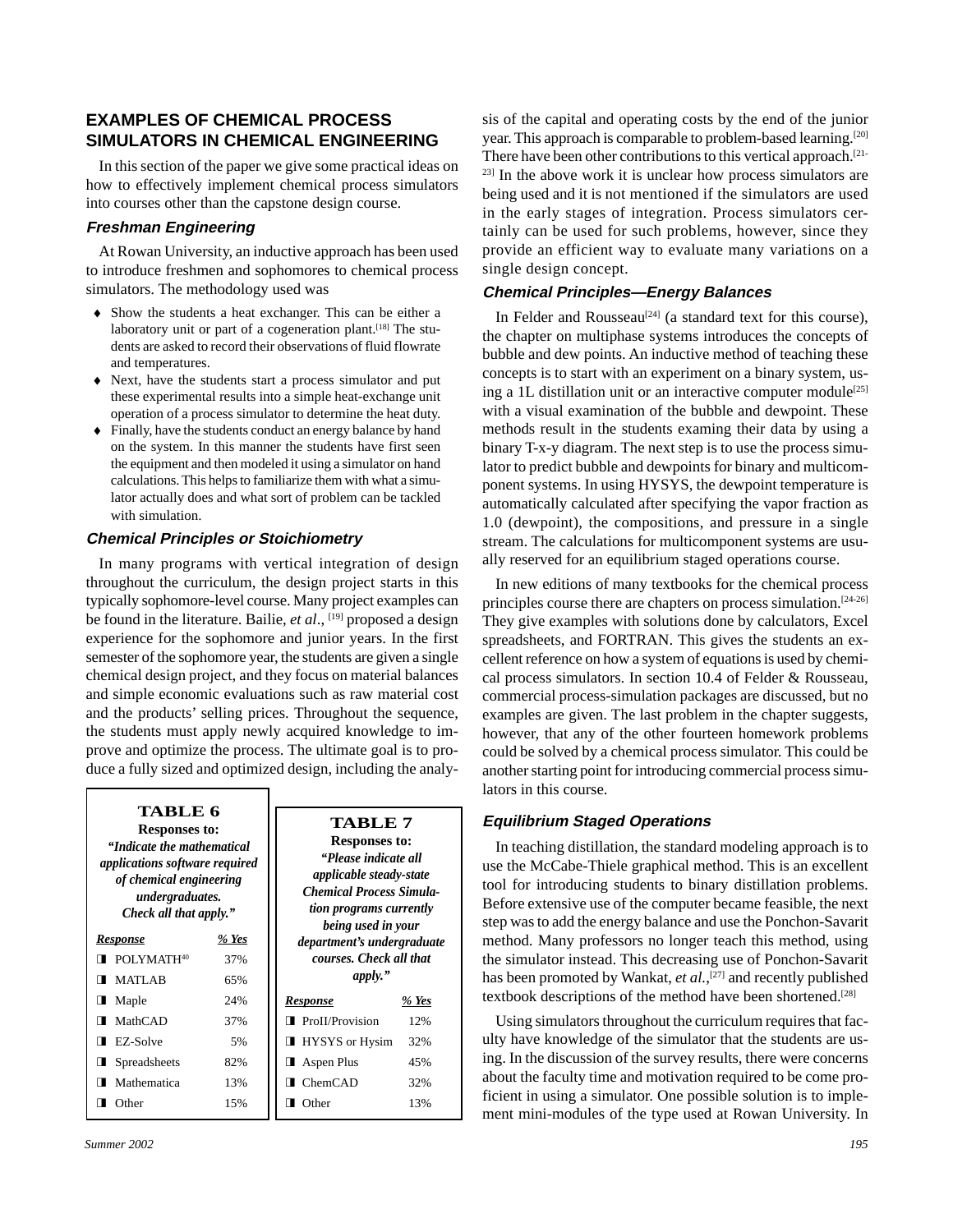equilibrium staged operations, a student must learn the optimum feed location and the improved separation resulting from increasing reflux ratio for a given number of stages; in an approach that has been used at Rowan University

- The instructor prepares a complete HYSYS model of a distillation col*umn and distributes it to the class.*
- ® *The class receives a brief (less than five minutes) tutorial on modeling columns with HYSYS—just enough to tell them how to change specific parameters such as the reflux ratio and where to locate the resulting stream compositions and other output parameters of interest.*
- The students take a column through a series of configurations, vary*ing the reflux ratio, number of stages, and feed stage location, and then answers a series of questions about the results. The students are thus introduced to concepts in an inductive manner.*
- ® *Subsequent classroom instruction further examines the "whys" of the results. This is used as a starting point in deductive derivation of the McCabe-Thiele model.*

Mini-modules analogous to this have been integrated throughout the course, as well as in thermodynamics and principles of chemical processes. The primary purpose of the modules is that the HYSIS model provides a time-efficient and effective way for students to examine the cause-effect relationships among column operational parameters. The modules also serve a curricular purpose in that they begin to introduce process simulation. This is accomplished with a minimal requirement of faculty time. It is not necessary for professors to learn all aspects of the simulation package; they merely need to learn how to model one particular unit operation.

Other forms of mini-modules have been proposed where students learn the process simulator in self-paced tutorials.[1,4] The proposal is that these modules be given to the students—the professor does not need to prepare time-consuming tutorials and may not need to learn how to use the simulator. Another paper by Chittur<sup>[29]</sup> discusses preparing tutorials for ASPEN Plus simulators using HTML. Finally, the University of Florida maintains a web site for ASPEN where tutorials are available.<sup>[30]</sup>

#### **Chemical Engineering Thermodynamics**

Judging from the survey results, it seems that process simulators are now widely used in thermodynamics (see Table 2). This is fertile ground for a pedagogical use of the process simulators, and the first thing a new user of a simulator faces is the variety of thermodynamics packages that are available. The new user will quickly learn that an incorrect choice of a thermodynamic model will yield meaningless results regardless of the convergence of the simulation case. Unfortunately, there are so many thermodynamics models in commercial simulators that it is impossible to educate our students in each one of them. Elliott and Lira<sup>[31]</sup> present a decision tree for the proper selection of the thermodynamic model.

Traditionally, students are taught how to perform equilibrium and properties calculations by hand or, in the best scenario, with the aid of custom-made software programs for hand calculators or computers. The increasing influence of process simulators opens up a completely new spectrum of possibilities. Since simulation results are only as good as the thermodynamic pack-

age chosen, there is value in teaching the fundamental aspects that will permit students to pick the right thermodynamic package for a system. Simulators also offer the advantages of combining thermodynamic models in the same simulation and picking different models for certain properties within the overall process model; PRO II with Provision is very versatile in this respect. For instance, an equation of state such as Soave-Redlich-Kwong (SRK) is chosen as the overall simulation package, but it is modified so liquid density is calculated using the American Petroleum Institute (API) equation.

In many cases, professors have been taught thermodynamics using earlier versions of Sandler<sup>[32]</sup> and Smith and Van Ness,[33] which did not emphasize predictions of thermodynamic properties based on an equation of state. More recent versions of both texts and new texts such as Elliott and Lira now contain at least one chapter devoted to predicting thermodynamic properties from other equations of state. One of the fundamental aspects of a modern chemical thermodynamics course is not only to teach students how to use these equations, but also which equation of state they should select for a particular problem. An example of the prediction of the enthalpy of a single component where values of the correlating parameters of a=f(T) and b are from the Peng-Robinson equation of state is

$$
\frac{\left(H - H^{ig}\right)}{RT} = Z - 1 - \ln\left[\frac{Z + \left(1 + \sqrt{2}\right)B}{Z + \left(1 - \sqrt{2}\right)B}\right] \frac{A}{B\sqrt{8}} \left[1 + \frac{\kappa\sqrt{T_r}}{\sqrt{\alpha}}\right]
$$

where B  $\equiv$  bP/RT and A  $\equiv$  aP/(RT)<sup>2</sup>

From the above equations it is easily seen how complicated these predictions can become compared to a table or a graph in a standard handbook.<sup>[34,35]</sup> Many recent thermodynamic textbooks have included computer programs that allow the reader to use various equations of state to solve homework problems. The drawback of these programs is that a student will only use them for the thermodynamics course. Instead of using these textbook computer programs, a professor can encourage use of the thermodynamic packages contained in the chemical process simulators. In this manner, the students can become familiar with the available options in the various simulators.

#### **Chemical Reaction Engineering**

In the current chemical reaction engineering course, most students are familiar with ODE solvers found in POLYMATH or MatLab. The philosophy given by Fogler<sup>[36]</sup> is to have the students use the mole, momentum, and energy balances appropriate for a given reactor type. In this manner a fairly detailed model of industrial reactors can be developed for design projects.[37] By using POLYMATH or MatLab, a student can easily see the equations used to model the reactor. In modern process simulators there are several reactors that can be used. For example, in HYSYS 2.2 there are the two ideal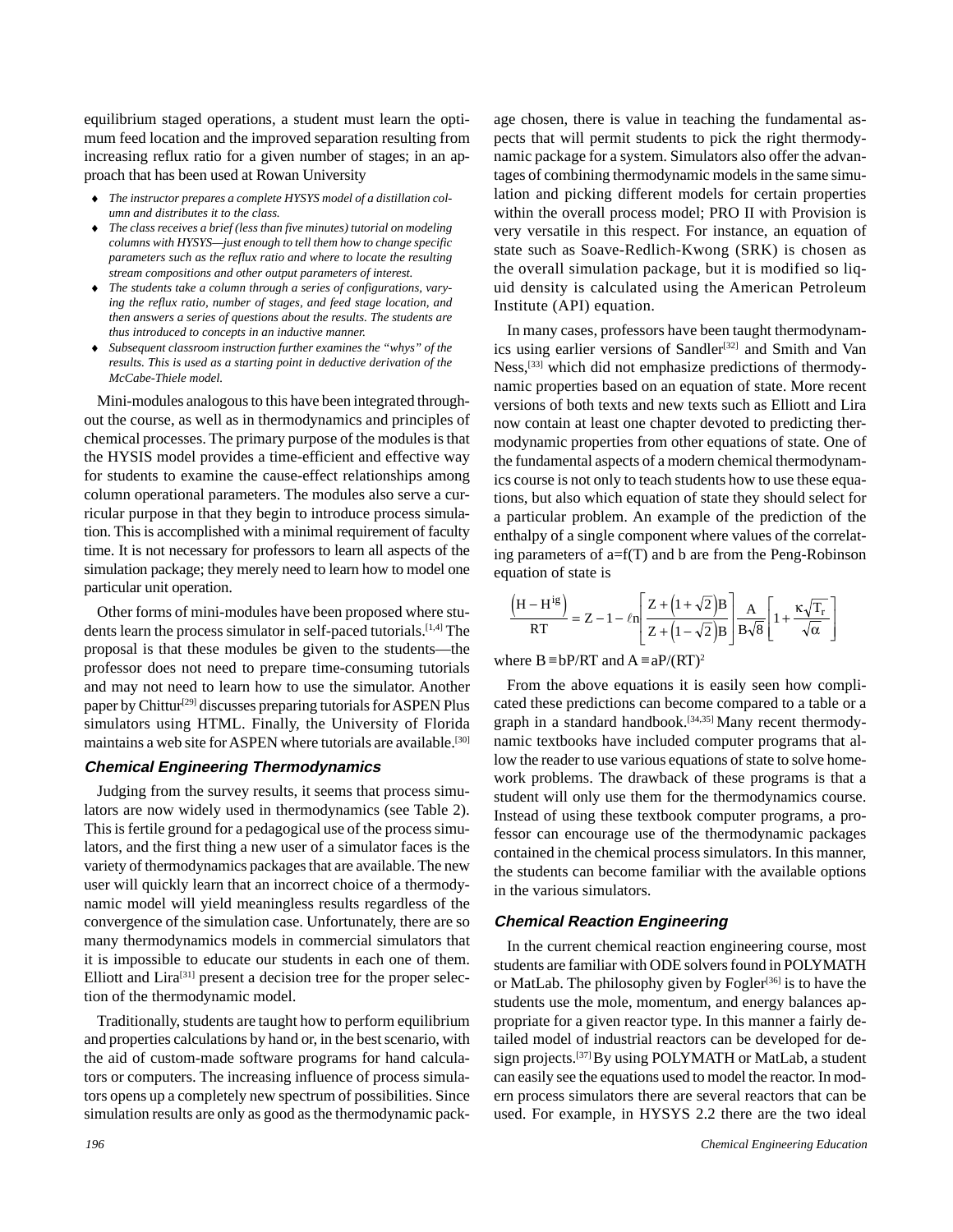reactor models of a CSTR and a PFR. The CSTR model is a standard algebraic model that has been in simulation packages for a number of years. The ODE's of the PFR are a recent addition to simulation packages and are solved by dividing the volume into small segments and then finding a sequential solution for each volume element. In these more recent models, the reactors not only include energy balances, but pressure drop calculations are also a standard feature for packed-bed reactors.

With the above set of reactions, chemical reaction engineering courses can easily use the process simulator. Simulation can be integrated throughout the course and used in parallel with the textbook, or it can be introduced in the latter stages of the course, after the students have developed proficiency in modeling these processes by hand. As mentioned in the discussion section, the primary dilemma is how to insure that the simulator is used to help teach the material rather than simply giving students a way to complete the assignment without learning the material. Taking care that assignments require synthesis, analysis, and evaluation in addition to simple reporting of numerical results will help in this regard. Requiring that students do calculations by hand will ensure that they understand what the simulator is actually doing. The professor can select chemical compounds that are not in the simulator database to ensure that these are done by hand.

#### **Rate-Based Separations**

*Reaction Type Description*

Conversion  $F_i = F_{i0} - F_{A0}X_A$ 

An example of an integrated approach to teaching rate-based separations with design is given by Lewin, Seider, and Seader  $(1998)$ .<sup>[38]</sup> In this paper the authors state that while design courses fully use advances in modern computing through the process simulators, many other courses in the curriculum still use methods employed over sixty years ago. Many modern

Gibbs minimization of Gibbs free energy of all components

**TABLE 8**

Equilibrium  $K_{eq} = f(T)$ ; equilibrium-based on reaction stoichiometry;  $K_{eq}$  predicted or specified.

Kinetic  $r_A = -k_f C_A^{\alpha} C_B^{\beta} + k_{rev} C_R^{\beta} C_S^{\gamma}$  where the reverse rate parameters must be thermody-

namically consistent and rate constants are given by  $k = AT^{n} exp(-E / RT)$ 

computing methods are visual and are thus very useful in teaching chemical engineering concepts. The authors suggest that professors who teach junior course(s) in separations, equilibrium-stage operations, rate-based operations, and/or mass transfer consider including

- ® *Approximate methods (Fenske-Underwood-Gililand and Kremser algebraic method)*
- ® *Rigorous multicomponent*
- ® *Enhanced distillation using triangular diagrams*
- ® *Rate-based methods contained in the ChemLSep program and the RATEFRAC program of Aspen Plus*
- ® *Adsorption, ion exchange, chromatography*
- ® *Membrane separations*

which are similar to Chapters 9 through 12 in the new Seader and Henley text.[28]

One major drawback in current process simulators is a lack of standard unit operations for membrane and other novel separators. This can be partially addressed by importing programs into the process simulators. For example, on the HYSYS web site, an extension program can be downloaded for a membrane separator and other operations.<sup>[39]</sup> As simulators develop, we believe that more unit operations will become available.

# **CONCLUSIONS**

Chemical process simulation is currently underused in the chemical engineering curriculum at many schools. According to survey results, process simulators are used in essentially all design courses and are also heavily used in equilibrium stage operations, primarily with respect to multicomponent distillation. But many respondents acknowledge that the role of simulators could be beneficially expanded in their curriculum. Process-simulation designers can make their products more valuable to chemical engineering educators by adding new and in-

novative unit operations while they continue to improve their thermodynamic models.

This paper contains practical suggestions and references for implementing a unified strategy for teaching simulation to their students, starting early in the program and continuing in subsequent courses. We believe that simulation packages are a fundamental tool for the future chemical engineer.

# **REFERENCES**

- Seider, Warren D., J.D. Seader, and Daniel R. Lewin, *Process Design Principles: Synthesis, Analysis and Evaluation,* John Wiley and Sons, New York, NY(1999)
- GAMS, see [<http://www.che.utexas.edu/cache/newslet](http://www.che.utexas.edu/cache/newslet-�ters/fall97_art2.pdf)ters/fall97\_art2.pdf>
- Aspen Technology, Inc.

| Summer 2002 | 197 |
|-------------|-----|
|             |     |

| Heterogeneous Catalytic | Yang and Hougen form, which includes Langmuir-Hinshelwood, Eley-Rideal and Mars-<br>van Krevelen, etc.                                                  |    |
|-------------------------|---------------------------------------------------------------------------------------------------------------------------------------------------------|----|
|                         | $-r_A = \frac{k \left( C_A^a C_B^b - \frac{C_R^r C_S^s}{K} \right)}{1 + \sum K_i C_i^{y_i}}$                                                            | 1. |
| Simple Rate             | $r_A = -k_f \left( C_A^{\alpha} C_B^{\beta} - \frac{C_R^{\beta} C_S^{\gamma}}{K_{\gamma}} \right)$ in which $K_{eq}$ is predicted from equilibrium data |    |